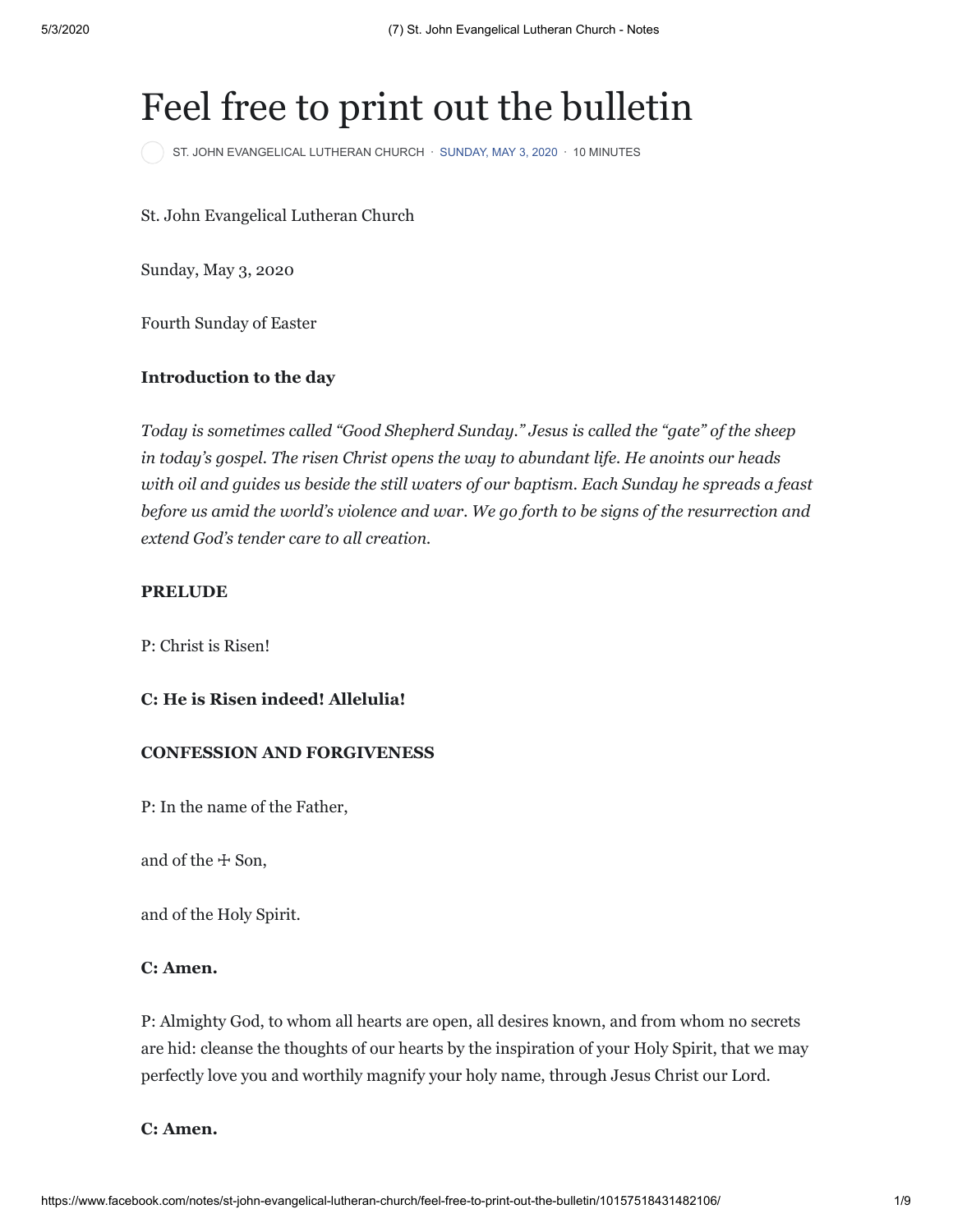P: Let us confess our sin in the presence of God and of one another.

*Silence is kept for reflection.*

P: Gracious God,

**C: have mercy on us. We confess that we have turned from you and given ourselves into the power of sin. We are truly sorry and humbly repent. In your compassion forgive us our sins, known and unknown, things we have done and things we have failed to do. Turn us again to you, and uphold us by your Spirit, so that we may live and serve you in newness of life through Jesus Christ, our Savior and Lord. Amen.**

P: God, who is rich in mercy, loved us even when we were dead in sin, and made us alive together with Christ. By grace you have been saved. In the name of  $\pm$  Jesus Christ, your sins are forgiven. Almighty God strengthen you with power through the Holy Spirit, that Christ may live in your hearts through faith.

#### **C: Amen.**

#### **GREETING**

The grace of our Lord Jesus Christ, the love of God,

and the communion of the Holy Spirit be with you all.

#### **And also with you.**

### **PRAYER OF THE DAY**

P: Let us pray

**C: O God our shepherd, you know your sheep by name and lead us to safety through the valleys of death. Guide us by your voice, that we may walk in certainty and security to the joyous feast prepared in your house, through Jesus Christ, our Savior and Lord, who lives and reigns with you and the Holy Spirit, one God, now and forever.Amen.**

#### **FIRST READING: Acts 2:42-47**

L: A reading from Acts.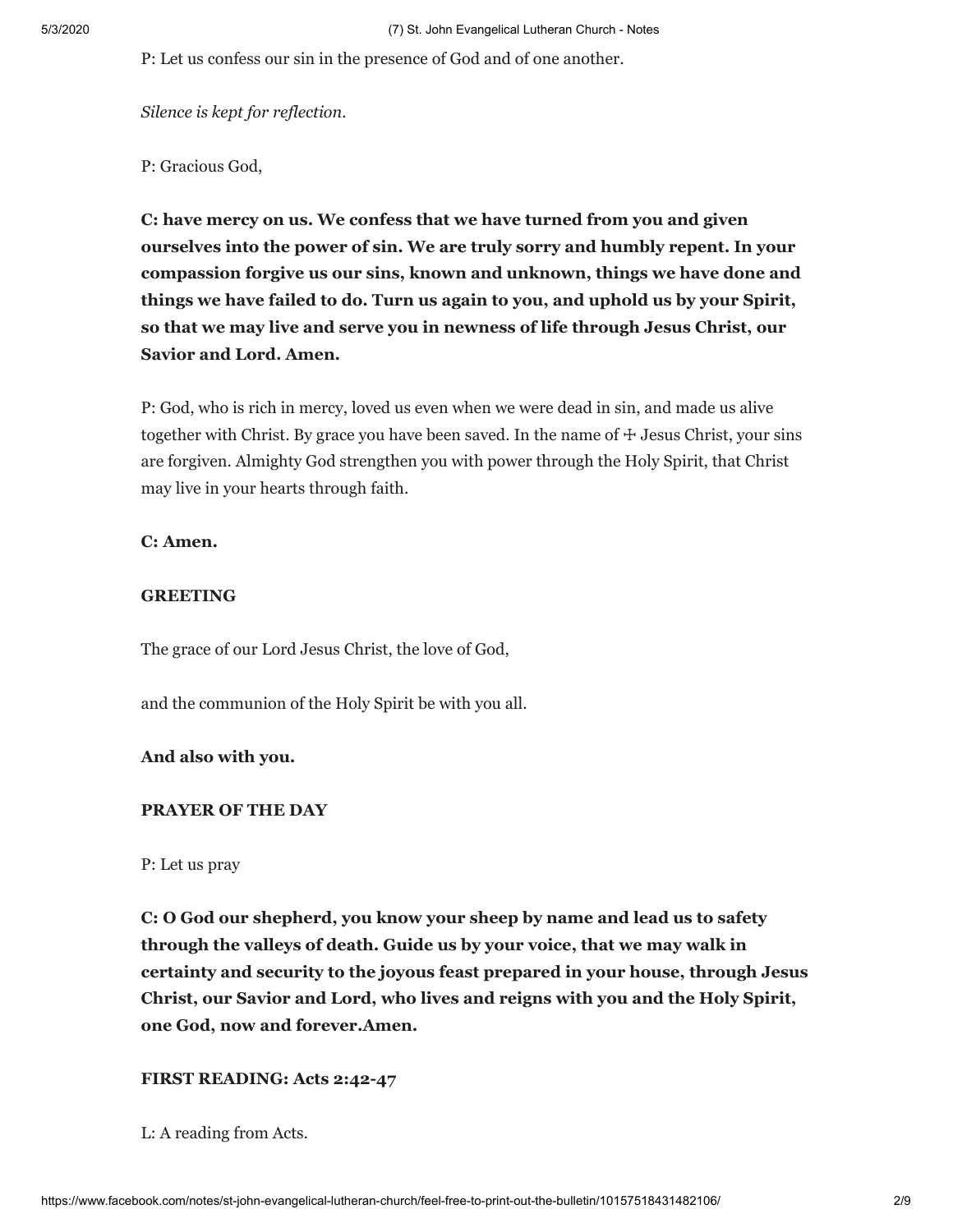*Today's reading is a description of life in the community following Peter's sermon on the day of Pentecost, when the Spirit was poured out on God's people. The new community is sustained in worship and fellowship, shares what they have, and ensures that everyone has enough.*

42[The baptized] devoted themselves to the apostles' teaching and fellowship, to the breaking of bread and the prayers.

 43Awe came upon everyone, because many wonders and signs were being done by the apostles. 44All who believed were together and had all things in common; 45they would sell their possessions and goods and distribute the proceeds to all, as any had need. 46Day by day, as they spent much time together in the temple, they broke bread at home and ate their food with glad and generous hearts, 47praising God and having the goodwill of all the people. And day by day the Lord added to their number those who were being saved.

L: The word of the Lord.

## **C: Thanks be to God.**

## **PSALM: 23 read responsively**

1The Lord is my shepherd; I shall not be in want. 2**The Lord makes me lie down in green pastures and leads me beside still waters.** 3You restore my soul, O Lord, and guide me along right pathways for your name's sake. 4**Though I walk through the valley of the shadow of death, I shall fear no evil; for you are with me; your rod and your staff, they comfort me.**  5You prepare a table before me in the presence of my enemies; you anoint my head with oil, and my cup is running over. 6**Surely goodness and mercy shall follow me all the days of my life, and I will dwell in the house of the Lord forever.**

## **SECOND READING: 1 Peter 2:19-25**

L: A reading from 1 Peter.

*Doing the right things does not guarantee that one will not experience difficulties, hardships, rejection, or even suffering. Here Christ is presented as the model for our path of endurance and loyalty to God, particularly amid adversity.*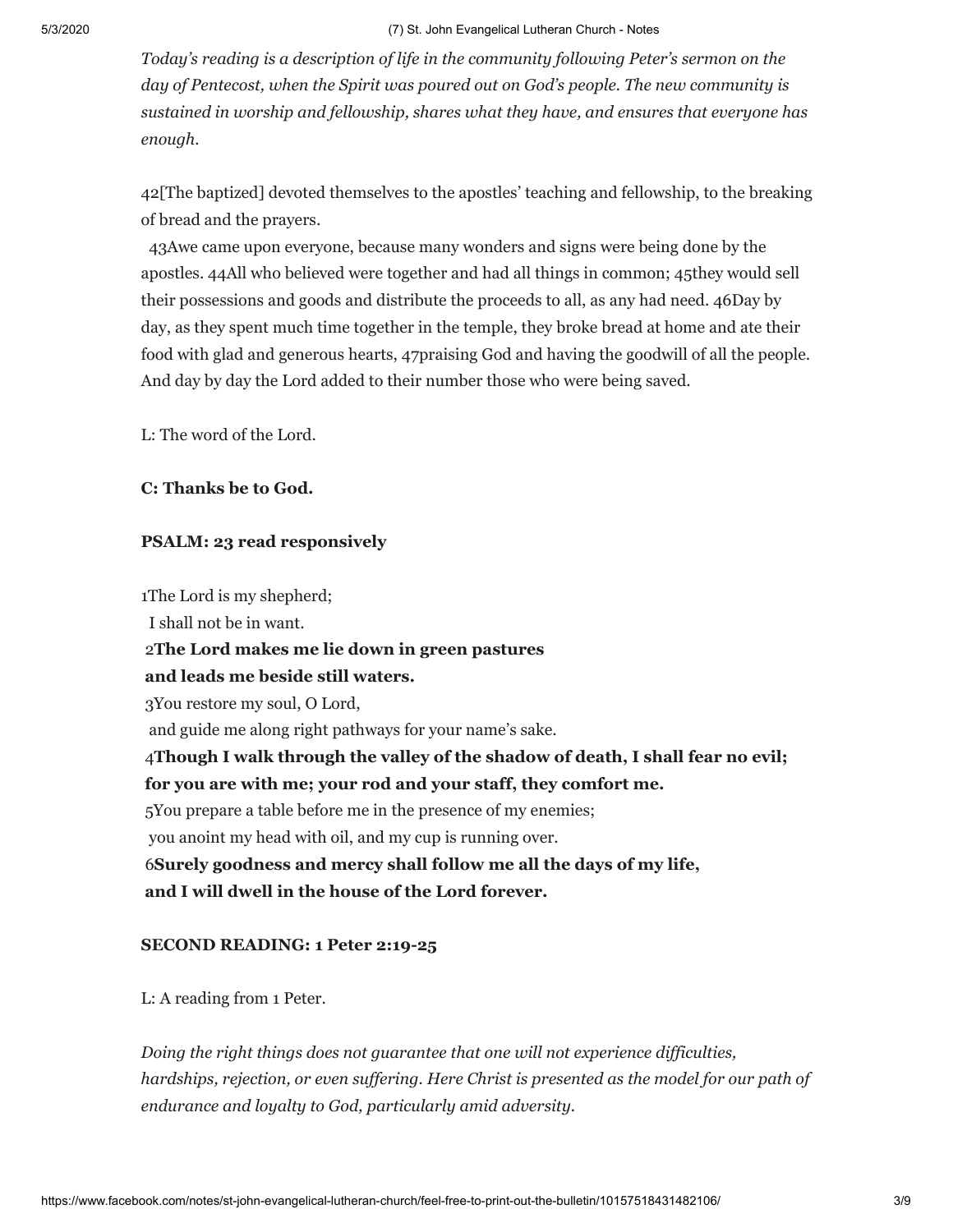#### 5/3/2020 (7) St. John Evangelical Lutheran Church - Notes

19It is a credit to you if, being aware of God, you endure pain while suffering unjustly. 20If you endure when you are beaten for doing wrong, what credit is that? But if you endure when you do right and suffer for it, you have God's approval. 21For to this you have been called, because Christ also suffered for you, leaving you an example, so that you should follow in his steps.

22"He committed no sin,

and no deceit was found in his mouth."

23When he was abused, he did not return abuse; when he suffered, he did not threaten; but he entrusted himself to the one who judges justly. 24He himself bore our sins in his body on the cross, so that, free from sins, we might live for righteousness; by his wounds you have been healed. 25For you were going astray like sheep, but now you have returned to the shepherd and guardian of your souls.

L: The word of the Lord.

**C: Thanks be to God.**

**I Just Wanta Be A Sheep!**

**GOSPEL ACCLAMATION**

**Alleluia. Lord, to whom shall we go?**

**You have the words of eternal life.**

**Alleluia. Alleluia.**

#### **GOSPEL: John 10:1-10**

L: The holy gospel according to John.

## **P: Glory to you, O Lord.**

*Jesus uses an image familiar to the people of his day to make a point about spiritual leadership. Those who listen to Jesus are led to abundant life.*

[Jesus said:] 1"Very truly, I tell you, anyone who does not enter the sheepfold by the gate but climbs in by another way is a thief and a bandit. 2The one who enters by the gate is the shepherd of the sheep. 3The gatekeeper opens the gate for him, and the sheep hear his voice. He calls his own sheep by name and leads them out. 4When he has brought out all his own, he goes ahead of them, and the sheep follow him because they know his voice. 5They will not follow a stranger, but they will run from him because they do not know the voice of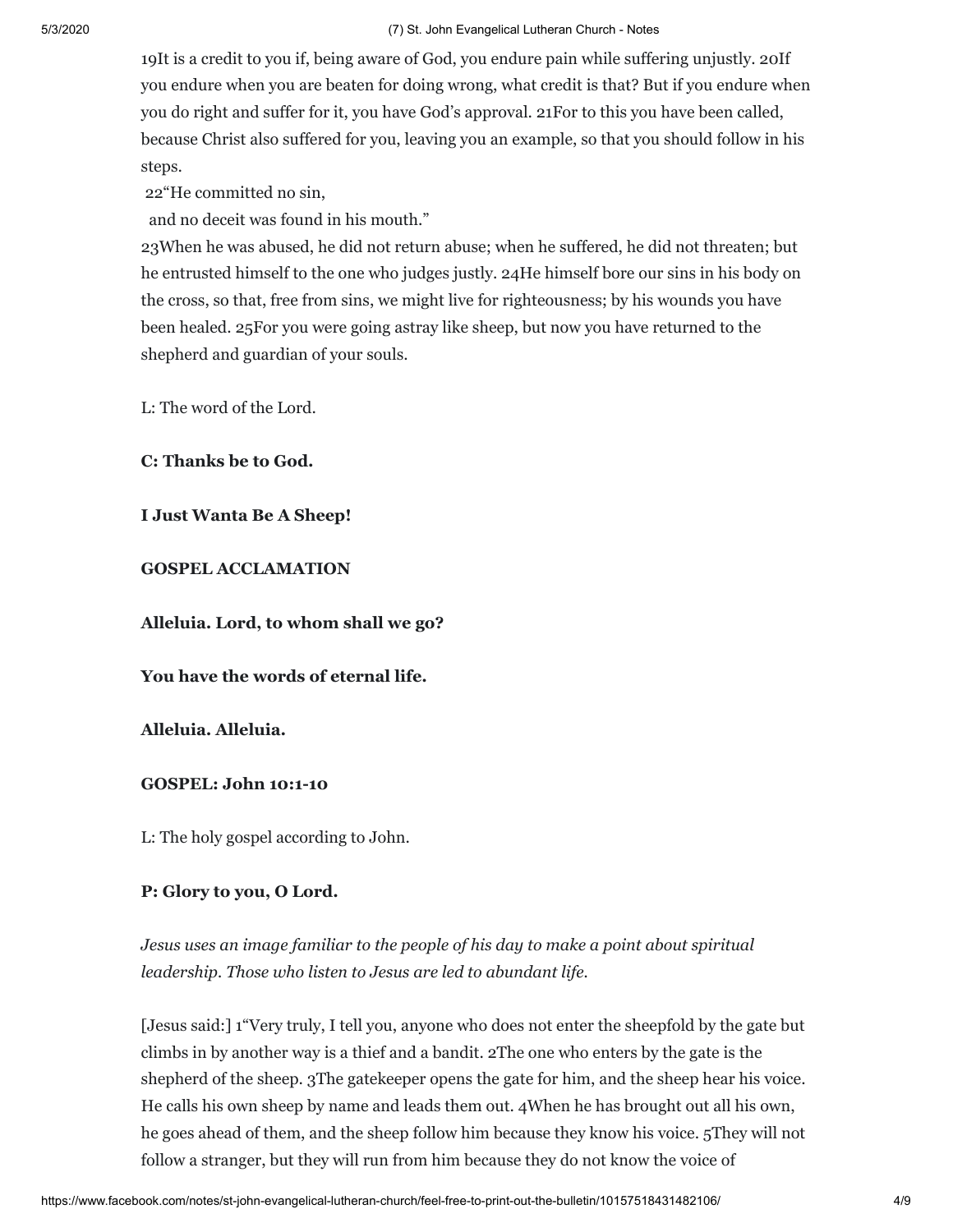#### 5/3/2020 (7) St. John Evangelical Lutheran Church - Notes

strangers." 6Jesus used this figure of speech with them, but they did not understand what he was saying to them.

 7So again Jesus said to them, "Very truly, I tell you, I am the gate for the sheep. 8All who came before me are thieves and bandits; but the sheep did not listen to them. 9I am the gate. Whoever enters by me will be saved, and will come in and go out and find pasture. 10The thief comes only to steal and kill and destroy. I came that they may have life, and have it abundantly."

P: The gospel of the Lord.

## **C: Praise to you, O Christ.**

#### **SERMON**

#### *Silence for meditation*

## **HYMN OF THE DAY:** *Savior, like a Shepherd Lead Us* **(ELW 789)**

1 Savior, like a shepherd lead us; much we need your tender care. In your pleasant pastures feed us, for our use your fold prepare. Blessed Jesus, blessed Jesus, you have bought us; we are yours. Blessed Jesus, blessed Jesus, you have bought us; we are yours.

2 We are yours; in love befriend us, be the guardian of our way; keep your flock, from sin defend us, seek us when we go astray. Blessed Jesus, blessed Jesus, hear us children when we pray. Blessed Jesus, blessed Jesus, hear us children when we pray.

3 You have promised to receive us, poor and sinful though we be; you have mercy to relieve us, grace to cleanse, and pow'r to free. Blessed Jesus, blessed Jesus, early let us turn to you.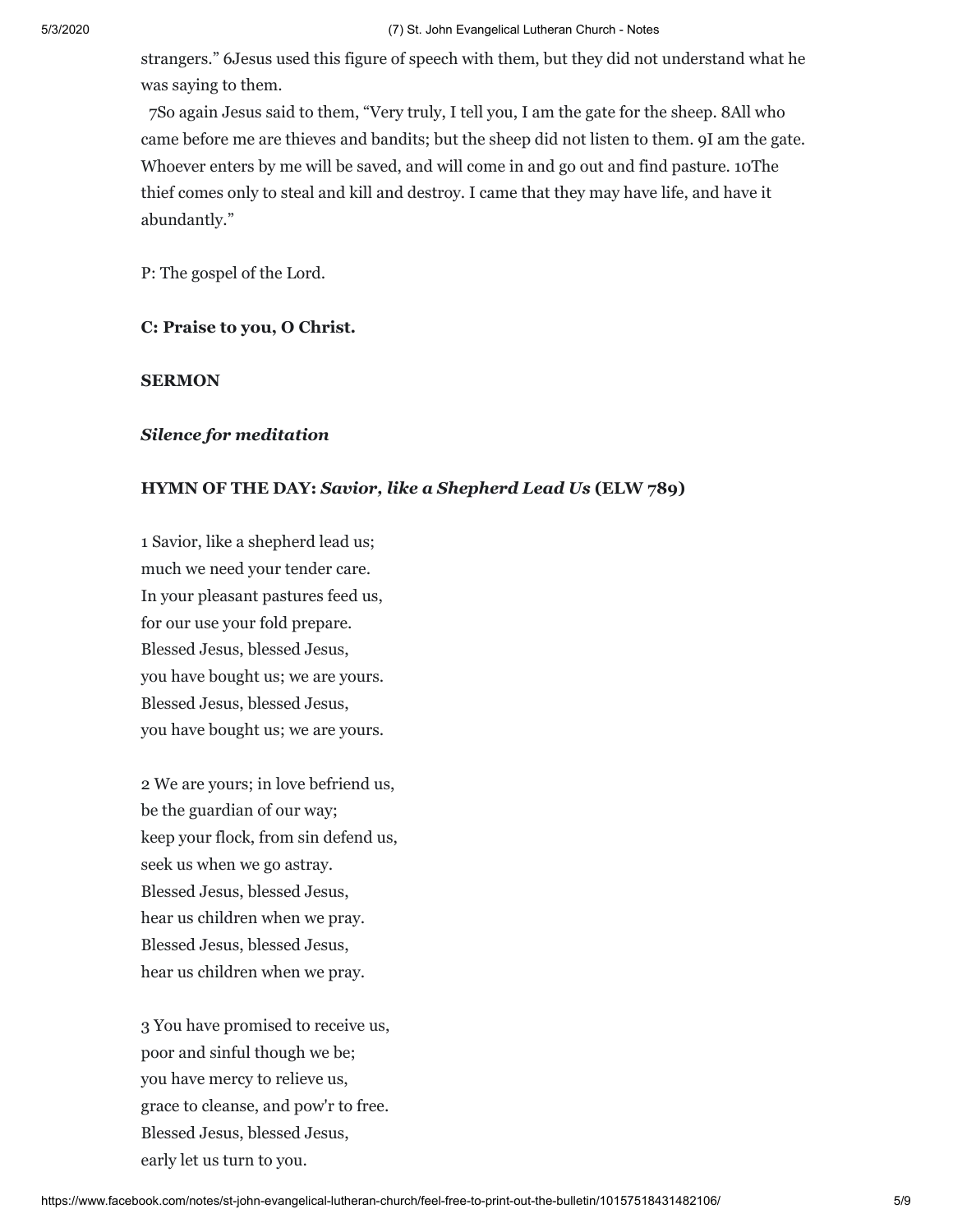Blessed Jesus, blessed Jesus, early let us turn to you.

4 Early let us seek your favor, early let us do your will; blessed Lord and only Savior, with your love our spirits fill. Blessed Jesus, blessed Jesus, you have loved us, love us still. Blessed Jesus, blessed Jesus, you have loved us, love us still.

## **PRAYERS OF INTERCESSION**

Uplifted by the promised hope of healing and resurrection, we join the people of God in all times and places in praying for the church, the world, and all who are in need.

## *A brief silence.*

Shepherding God, we thank you for the educational ministries of your church. Enrich the work of teachers, professors, mentors, advisors, and faculty at colleges, seminaries, and learning sites. Lord, in your mercy,

## **C: hear our prayer.**

Creating God, we praise you for those who maintain and operate farm equipment, for those who plant and harvest crops, for local farmers' markets, and for those involved in agriculture of any kind. Strengthen their hands as they feed the world. Lord, in your mercy,

## **C: hear our prayer.**

Guiding God, no one should be in want. Bid the nations to return to your paths of righteousness and inspire our leaders to walk in your ways, so that all may have the opportunity to live abundantly and sustainably. Lord, in your mercy,

## **C: hear our prayer.**

Comforting God, you carry us tenderly. We pray for those who walk through dark valleys overshadowed by anxiety and overwhelmed with suffering (*especially*). Lord, in your mercy,

## **C: hear our prayer.**

Nurturing God, you desire justice for the hungry. Bless advocacy work, food pantries, and feeding ministries in our congregations. May none of our neighbors lack for basic needs.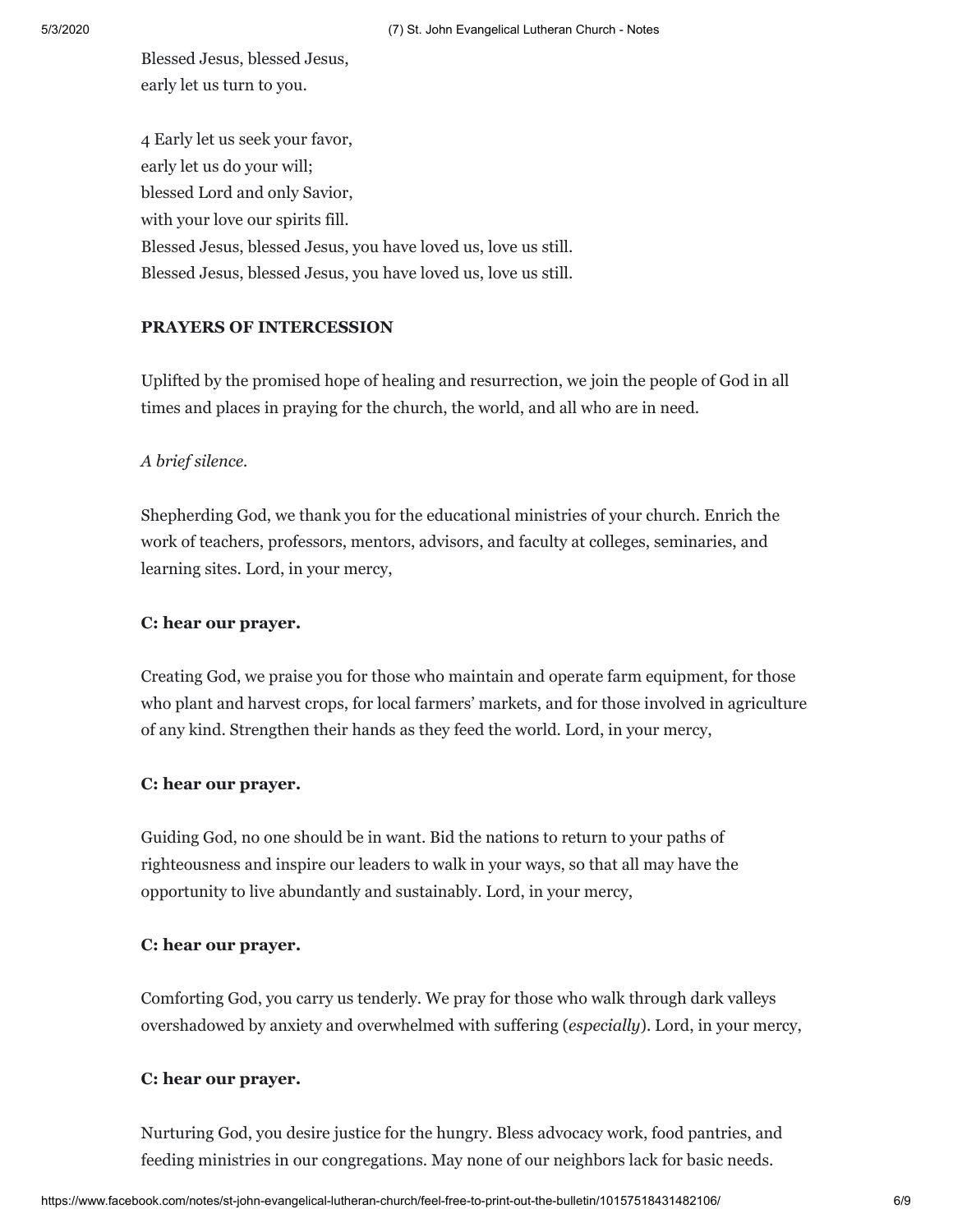Lord, in your mercy,

## **C: hear our prayer.**

Everlasting God, your beloved have heard your voice; you have called them by name and guided them to your side in death. We thank you for their lives of faithful witness. Lord, in your mercy,

#### **C: hear our prayer.**

With bold confidence in your love, almighty God, we place all for whom we pray into your eternal care; through Christ our Lord.

**C: Amen.**

## **LORD'S PRAYER**

**Our Father, who art in heaven,**

**hallowed be thy name,**

**thy kingdom come,**

**thy will be done,**

**on earth as it is in heaven.**

**Give us this day our daily bread;**

**and forgive us our trespasses,**

**as we forgive those**

**who trespass against us;**

**and lead us not into temptation,**

**but deliver us from evil.**

**For thine is the kingdom,**

**and the power, and the glory,**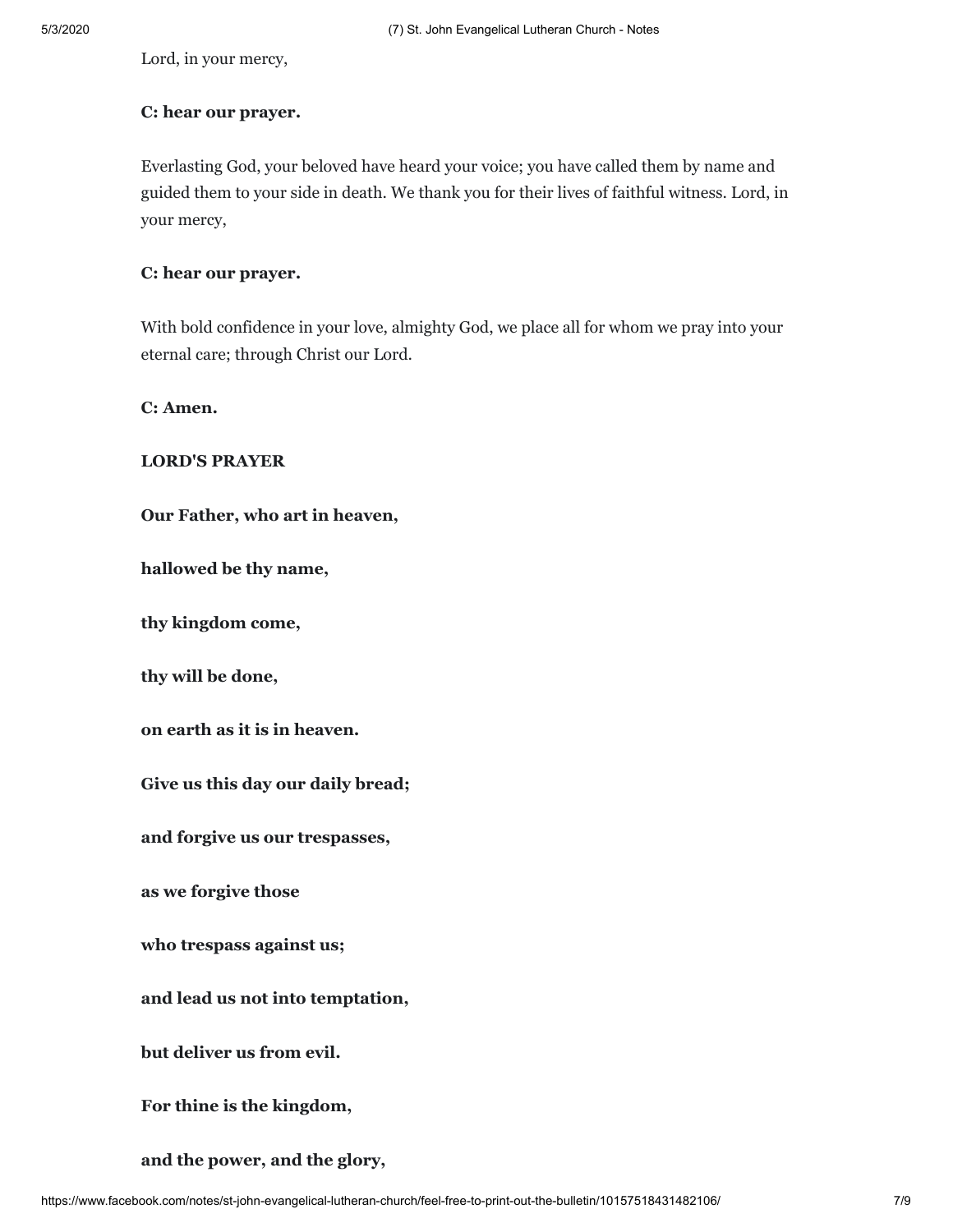#### **forever and ever. Amen.**

#### **SENDING SONG** *What a Friend We Have in Jesus*

1 What a friend we have in Jesus,

all our sins and griefs to bear!

What a privilege to carry

ev'rything to God in prayer!

Oh, what peace we often forfeit;

oh, what needless pain we bear--

all because we do not carry

ev'rything to God in prayer!

2 Have we trials and temptations?

Is there trouble anywhere?

We should never be discouraged--

take it to the Lord in prayer.

Can we find a friend so faithful

who will all our sorrows share?

Jesus knows our ev'ry weakness--

take it to the Lord in prayer.

3 Are we weak and heavy-laden,

cumbered with a load of care?

Precious Savior, still our refuge--